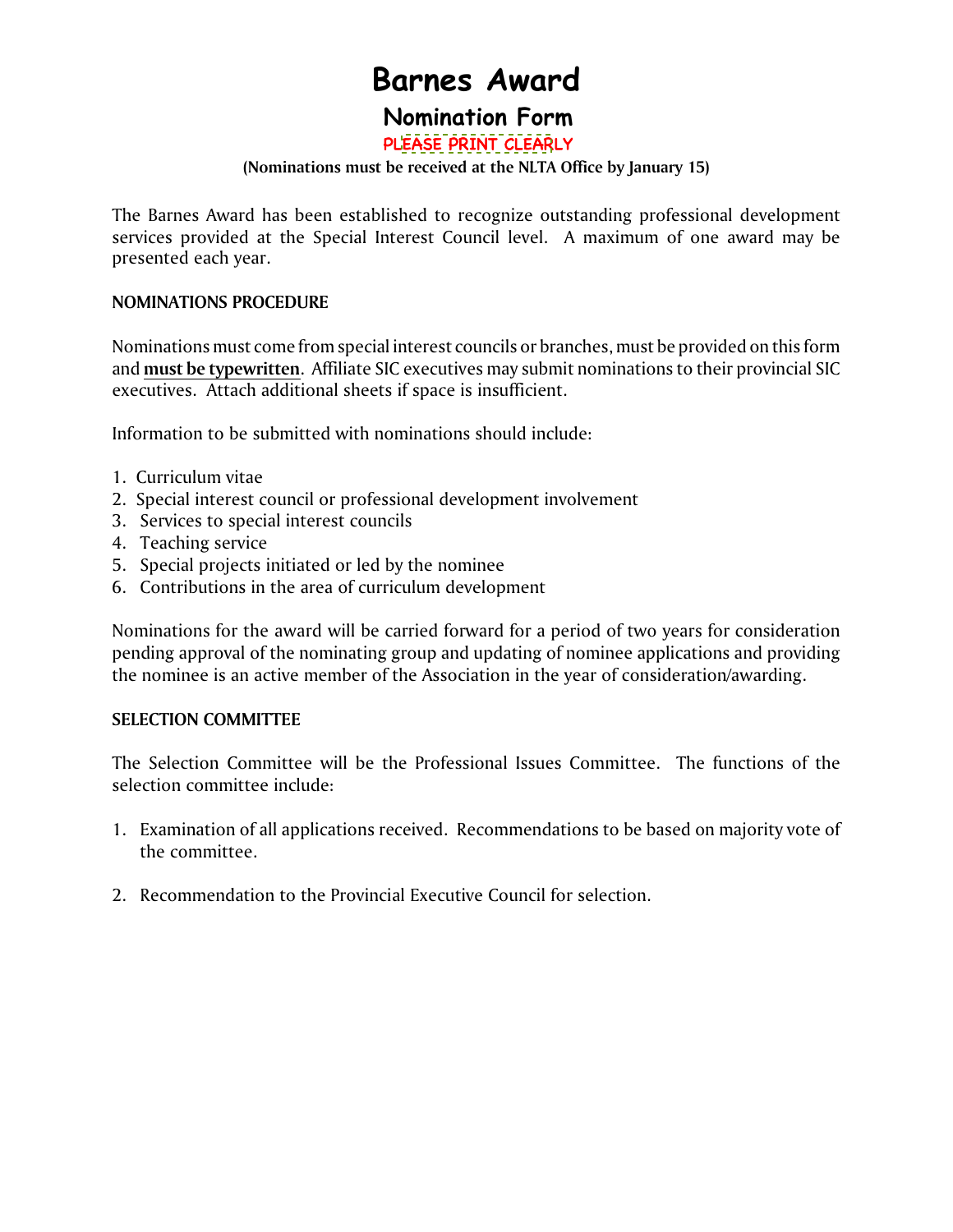# **The Barnes Award**

|                               | (Special Interest Council or Branch) |                      |
|-------------------------------|--------------------------------------|----------------------|
| <b>GENERAL INFORMATION</b>    |                                      |                      |
| <b>Home Address:</b>          |                                      | <b>Work Address:</b> |
|                               |                                      |                      |
|                               |                                      |                      |
|                               |                                      |                      |
| E-Mail Address: New York 1988 |                                      | Ring Size:           |

**Special Interest Council Service or NLTA Professional Development Involvement**

List professional development service that has been performed by this nominee. **(Please specify dates.)** This should include Executive positions held in special interest councils, professional development work undertaken over the years within branches, involvement in curriculum development projects, special professional development instructional seminars, inservices, etc. *(If sufficient space is not provided on this form, list information on a separate sheet(s) and attach.)*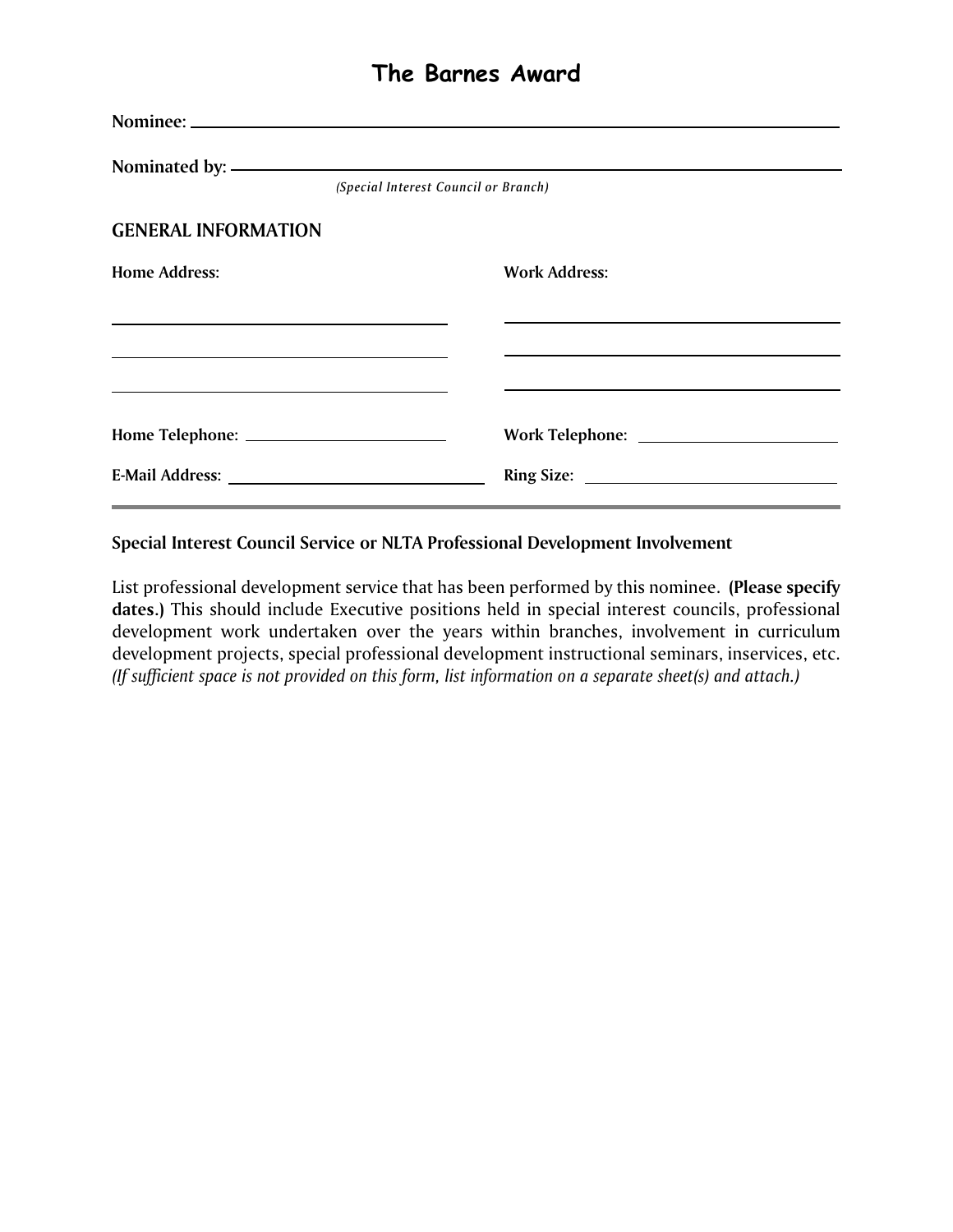**Other Outstanding Services to Special Interest Councils (e.g. founder of councils, affiliates, etc.) (Please include dates and details of activities involved)** 

**Teaching Service (Please specify dates, positions held, areas of specialization, etc.)**

**Describe any special projects initiated or led by the nominee (Please specify dates.)**

**Describe any contributions in the area of curriculum development (Please specify dates.)**